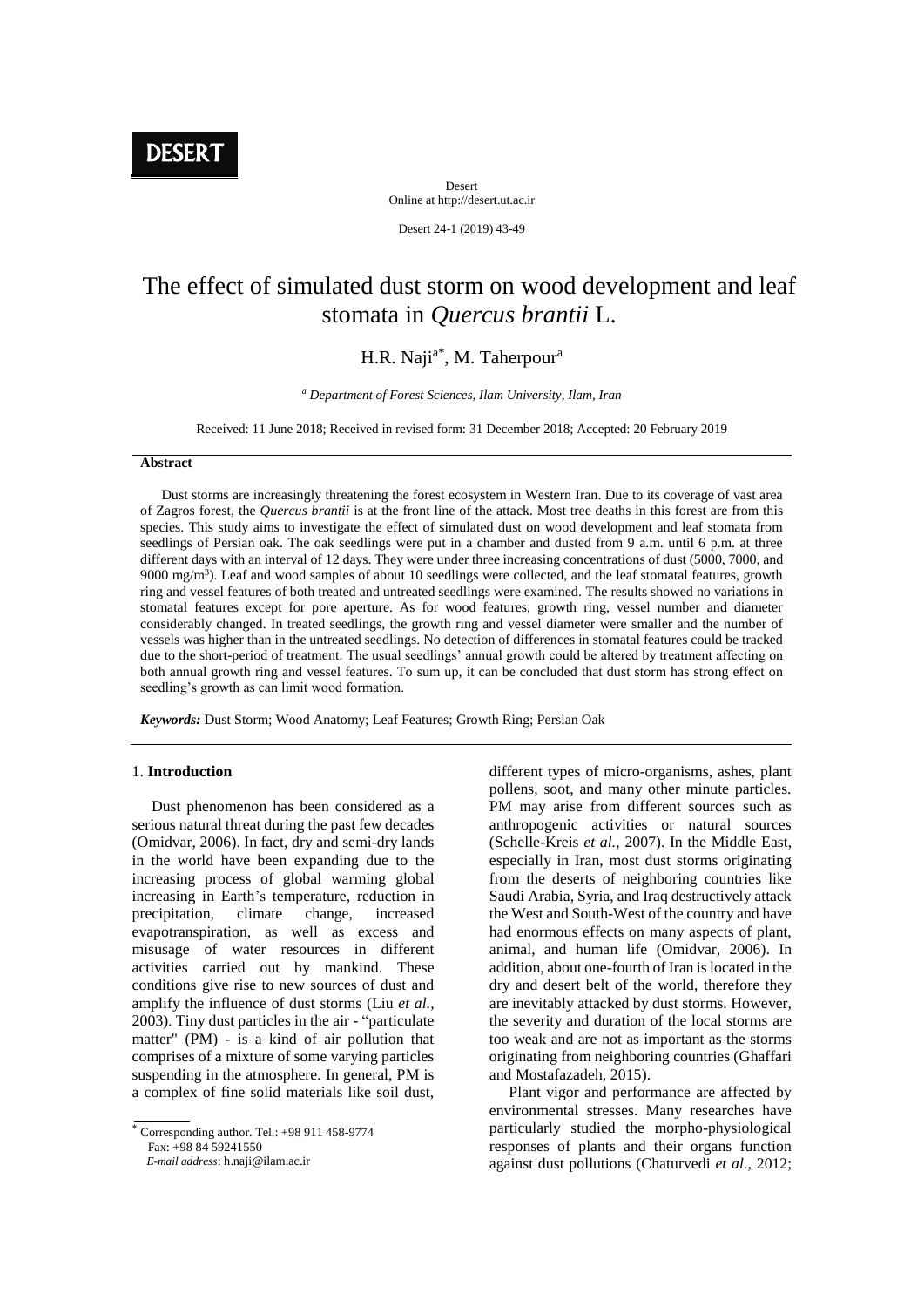Singh and Rao, 1981), but there are few studies that show changes in anatomical features. Insights into plant variations against environmental changing have mainly been recognized through cellular comparative studies between affected and non-affected plant individuals on contrasting sites or situations. Yet, a plant's growing response to environmental conditions is a key factor in determining whether that species can persist environmental changes or is influenced detrimentally by them (Ben Rejeb *et al.,* 2014).

Understanding the anatomical features of a leaf helps better identify the effect of pollutants. The absorption of particulate matters is related to leaf structure. The density and size of the stomata indicate the leaf adaptation to pollutants (Gostin, 2009). The size and frequency of trichomes is of key trait to take and keep the dust (Muneer *et al.*, 2013). Stomatal conductance is influenced by environmental factors, position at the canopy, and the age of the leaves. Dust-covered leaves receive less light for photosynthesis, which in turn affects leaf stomatal conductance, plant biomass, and the rate of photosynthesis. Furthermore, leaves covered with dust absorb more solar radiation that increases leaf temperature (Wijayratne *et al.,* 2009). In addition, fine dust may clog the stomatal openings leading to adverse effect on photosynthesis and leaf temperature. Other factors such as sandblasting result in the loss of plant leaves which decrease photosynthetic activities and production of grains or fruits (Zia-Khan *et al.,* 2015). Shrivastava and Mishra (2018) reported changes in the stomatal size of some plants induced by air pollution.

Persian oak (*Quercus brantii*) trees are one of the most important woody plant species in the Zagros forest, in Western Iran (Browicz, 1982). This tree acts as a great filter for purifying air from pollutants, particularly dust storm. For thousands of years, they have adapted to habitats, thus small changes in environmental conditions would affect their performances. Unfortunately, great numbers of trees have disappeared in wide parts of these forests because of destructive parameters (Moradi *et al.,* 2017). Our observation based on field trips has shown a high rate of Persian oak mortality in different sites.

To the best of our knowledge, there is no specific report on the effect of dust storms on leaf stomata and wood anatomical properties. Therefore, due to lack of laboratory information, we selected Persian oak (*Quercus brantii* Lindl.) to examine leaf stomata and wood radial growth variation to simulated dust storms.

# **2. Materials and Methods**

 A total of 30 two-years-old Persian oak (*Q. brantii*) seedlings were provided from Eyvan Nursery, a main governmental seedling provider in Ilam, Iran. The seedlings were then transported to the pilot nursery of Ilam University (Table 1). The plastic pots were replaced by bigger holding of about 3 kg air-dried soil with a mixture of plow layer of field soil: manure: gravel (2:1:1). To adapt with the new situation, appearance, and maturation of the leaves, the seedlings were placed in the yard and irrigated by tap water for three months.

|                      |                     | Table. 1 The basic information of study place in University of Ilam, Iran                       |     |                      |                      |
|----------------------|---------------------|-------------------------------------------------------------------------------------------------|-----|----------------------|----------------------|
| Latitude             | Longitude           | Altitude (m) a.s.l Ave. Pre. mm                                                                 |     | Min. T. $\degree$ C. | Max. T. $^{\circ}$ C |
| $33^{\circ}$ 21' 30" | $45^{\circ}41'$ 07" | 1427                                                                                            | 581 |                      | 42                   |
|                      |                     | Ave. Pre. = Average Precipitation; Min. T. = Minimum Temperature; Max. T. = Maximum Temperature |     |                      |                      |

#### *2.1. Dust preparation*

 The dust for the experiment was collected from the desert around the city of Dehloran, southern part of Ilam. The desert is very close to that of the neighboring country's (Iraq) that likely is more similar to the dust originated from natural sources. In the laboratory, the dust was ground and passed through a series of sieves

meshes numbers of 35, 80, 200, and 400. Finally, dust particles with the size of less than 40 µm were collected. The size of fine dust affecting the plants' organs is usually less than 40 μm (Shams and MohamadZadeh, 2013). Some characteristics of prepared dust are presented in the Table 2 that are almost similar to the dust with Arabian origin (Modaihsh, 1997; Modaihsha and Mahjoub, 2013).

Table 2. Some chemical characteristics of prepared dust

| $\sim$<br>$\frac{1}{6}$<br>sand " | Silt % | $\sim$ $\sim$<br>рH | EС<br>(ds/m)         | (9/0)<br>$\sim$<br>CaCO <sub>3</sub> | (0/0)<br>CaCO <sub>4</sub> | CI <sup>-</sup> Mg/L | 'exture |
|-----------------------------------|--------|---------------------|----------------------|--------------------------------------|----------------------------|----------------------|---------|
| 49.16                             | 39.18  | $\sim$<br>.36       | $\epsilon$<br>ت سے ب | $\overline{\phantom{a}}$<br>.<br>◡   | 30.10                      | $\Omega$<br>v.o      | Loam    |
| $\sim$<br>T1                      |        |                     |                      |                                      |                            |                      |         |

EC= Electrolyte Conductivity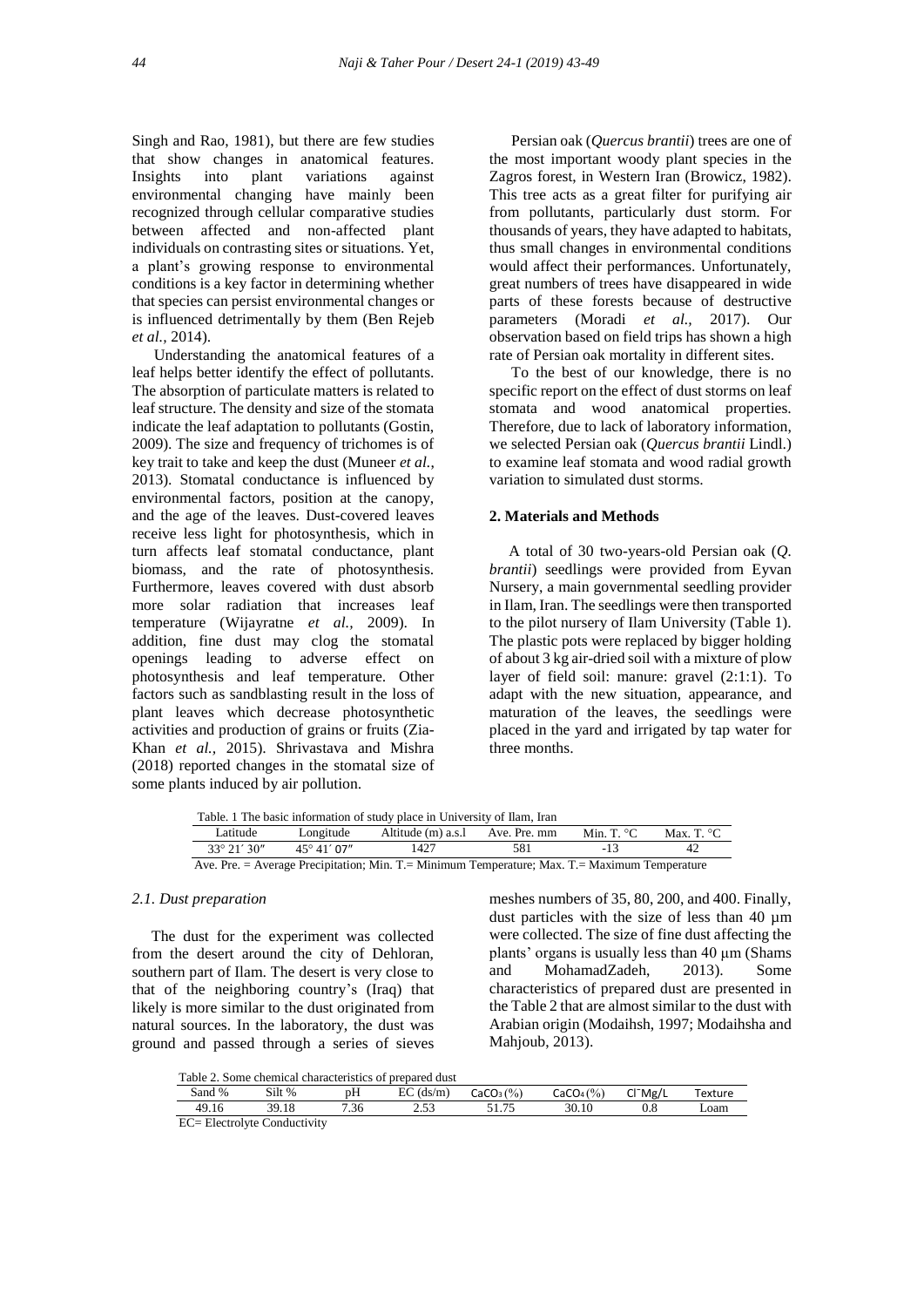#### *2.2. Simulated Dust Chamber*

 In order to investigate the effect of dust on the Persian oak seedlings, a chamber with the dimensions of 200×200×200 cm was designed. After leaf maturation on the last days of May, the seedlings were put inside the dusting chamber. For longer suspension of dust, we provided three small barbeque fans at different parts of the chamber. In addition, to avoid any stress on the seedlings, the air flow did not contact the leaves. The chamber was covered by polyethylene plastic sheet and to ventilate the room, some small holes were made at two corners of the chamber. To prevent the adverse effect of the sun on the seedlings, the chamber was put under a covered yard. Similarly, a same chamber was provided for the untreated (control) seedlings.

#### *2.3. Dusting Process*

 The dusting process was taken out for three periods. At first, the seedlings with a diameter of about 1 cm and a height of about 100 cm were treated during one day by about 220 g dust from 9 a.m. until 6 p.m. for six series of 1.5 hours. During each series of dusting, about 36 g of dust was added to the chamber to maintain the dust concentration. Likewise, 10 seedlings as control group were put inside the control chamber. The second and third periods of dusting were also similar to the first one, but with an interval of 12 days between the periods and with an increased dust concentration of 330 and 440 g. According to the Department of Environment, Ilam (2017), the concentrations of dust in the air of Ilam in most of the polluted days (more than 50 days from April-November) have been about 5000  $mg/m<sup>3</sup>$  and more. The dust concentrations for three dusting periods were 5000, 7000, and 9000 mg/m<sup>3</sup> , respectively. One week after the last period, some wood specimens were taken from the stem, five cm above the collar of treated and untreated seedling samples. Meanwhile, for stomata analyses, some matured leaves from middle part of the crown were sampled from both treated and untreated seedlings.

#### *2.4. Wood Samples Processing and Variables Measures*

To obtain more detailed information on the effects of dust storms on the wood structure of Persian oak, the stems of 10 seedlings were cut into blocks with about  $10\times5\times5$  mm, and then a

microscopic slide was prepared from each seedling as following: To soften the wood samples, they were first boiled for about 30 minutes and then 20-25µm thick transverse sections were cut by a rotary microtome (MK 1110, China). The sections were stained by Safranin O and dehydrated by a series of ethanol from 50% up to 100%. The stained sections were transferred onto the glass slide and mounted with Canada balsam glue and analyzed under a light microscope (Olympus, CX 22), equipped with a digital microscope camera. Image acquisition and measurements were performed by the software (TrueChrome Metrics). Only the last growth ring attached to the bark was considered. Measures were averaged for the following variables: width of growth ring; the number; the seriate; and the tangential diameter of earlywood vessels.

#### *2.5. Leaf Sample Preparation*

Due to lack of stomata on the adaxial surface of the leaf blade, the study was merely focused on the abaxial surface. Small pieces of the leaf were cut with a dimension of about 5×5 mm from the middle part and near the mid vein of the leaf blade. There was some difficulty to observe the stomata on the abaxial surface due to huge numbers of trichomes. Therefore, they were removed by a safety razor and paper adhesive tape. To remove the chlorophyll, the leaf samples were boiled in a mixture of acetic acid and hydrogen peroxide (1:5) for 60 min. The bleached samples were stained by Safranin O for 15 min. and then dehydrated by a series of ethanol of 85%, 95%, and 100%. Finally, permanent slides were prepared (Camargo and Marenco, 2011). The stomatal features, as Figure 1, were measured by light microscope with magnification of  $\times$ 1000. The measurements of the stomata features were centered on 50 stomata.

#### *2.6. Statistical analysis*

 The data were subjected to the Kolmogorov-Smirnov normality test. Paired sample t-test was used to determine any differences between tree ring features and stomatal parameters before and after treatments. The data were performed using SPSS, version 21 (for windows).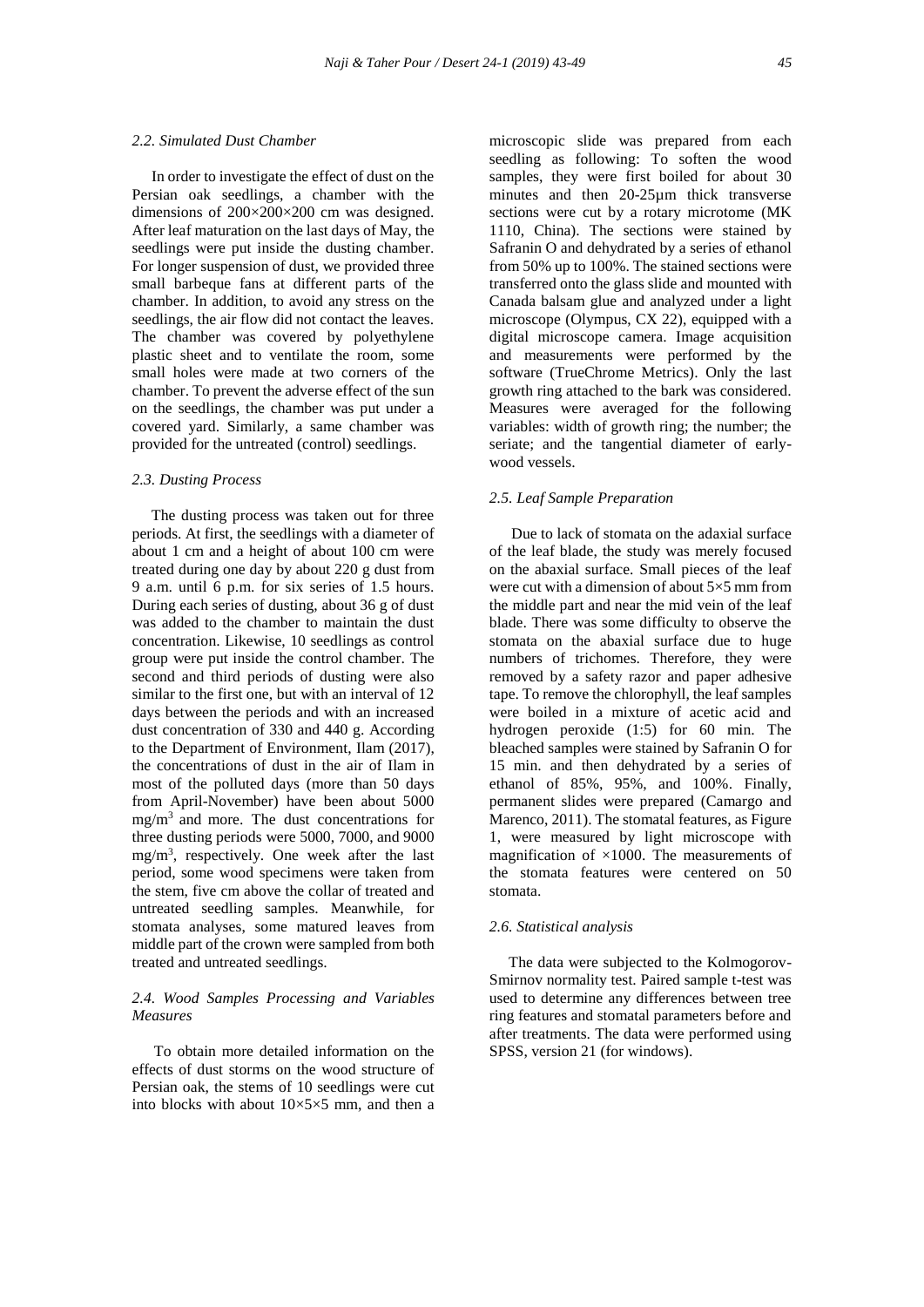

Fig. 1. Schematic representation of the stomatal and pore dimensions as measured by image analyzer

### **3. Results**

### *3.1. Tree Ring Growth*

In both, treated and untreated seedlings, growth rings formed during the progress of treatment. Whereas, a clear reduction in the width of annual ring of dusted seedlings was obviously observed (Figure 2 a-c). The average ring width of treated and untreated seedlings was 528 ( $\pm$ 34) µm and 880 ( $\pm$ 56) µm, respectively. Therefore, the growth ring in treated seedlings decreased by about 40% compared to the untreated ones.

#### *3.2. Vessel Anatomy*

The number of vessels within the annual ring increased in treated seedlings, from 15  $(\pm 2.7)$  in untreated to over 20  $(\pm 4.1)$  in treated seedlings. Furthermore, the tangential diameters of the vessels pore along the boundary of the rings were 252 ( $\pm$ 27.2) µm to 206 ( $\pm$ 18.7) µm in untreated and treated seedlings, respectively. The

reduction of vessel pores was about 18%. Therefore, the high level of dust was associated with significant change in vessel features, as the number and diameter of vessels in untreated seedlings were, respectively, lower and bigger.

The ring porous nature of the *Quercus brantii* wood for generating vessels in some seriates close to boundary of the ring was clear both in treated and untreated seedlings. The treatment did not change the number of vessel seriate, as they were almost in 2-3 seriates (Figure 2 a-b).

# *3.3. Stomatal Variation*

The Abaxial side of Persian oak is fully covered by stomata (Figure 3). Variations in stomatal parameters, including stomatal density (SN), stomatal length (SL), stomatal width (SW), pore length (PL), and pore aperture (PA) of *Q. brantii* showed that their responses to dusting were not associated with increasing the dust concentration (Table 3). As shown in the Table, the variation among the stomatal features were insignificant. Pore aperture were closed in treated compared to open stomata in control plants.



Fig. 2. Variation in wood of treated and untreated seedlings of *Quercus brantii* by dust storm in simulated condition. a: normal growth ring (GR) in untreated seedling. b and c: narrow growth ring in the treated seedlings. Scale bar=75μm

| Table. 3 Mean value $(\pm SD)$ of different features of stomata at seedlings treated and untreated by dust |                      |                      |                      |                      |                     |  |
|------------------------------------------------------------------------------------------------------------|----------------------|----------------------|----------------------|----------------------|---------------------|--|
| Treatment                                                                                                  | SN $(N. \mu m^2)$    | SL (um)              | SW (um)              | PL (um)              | $PA+$ (µm)          |  |
| Treated                                                                                                    | $15.20 \ (\pm 2.44)$ | $21.02 \ (\pm 2.85)$ | $14.08 (\pm 1.70)$   | $10.60 \ (\pm 2.10)$ | $- -$               |  |
| Control                                                                                                    | 14.62 $(\pm 1.98)$   | $20.06 \ (\pm 2.39)$ | $15.32 \ (\pm 1.93)$ | $9.40(\pm2.08)$      | $1.06 \ (\pm 0.42)$ |  |

SN, Stomatal density; SL, Stomatal length; SW, stomatal width; PL, pore length; PA, pore aperture. Values are means of 50 replicates. SD, Standard deviation. Due to clogging of the pore by dust (Moradi *et al.,* 2017), it was impossible to measure their size by light microscope, therefore no value was recorded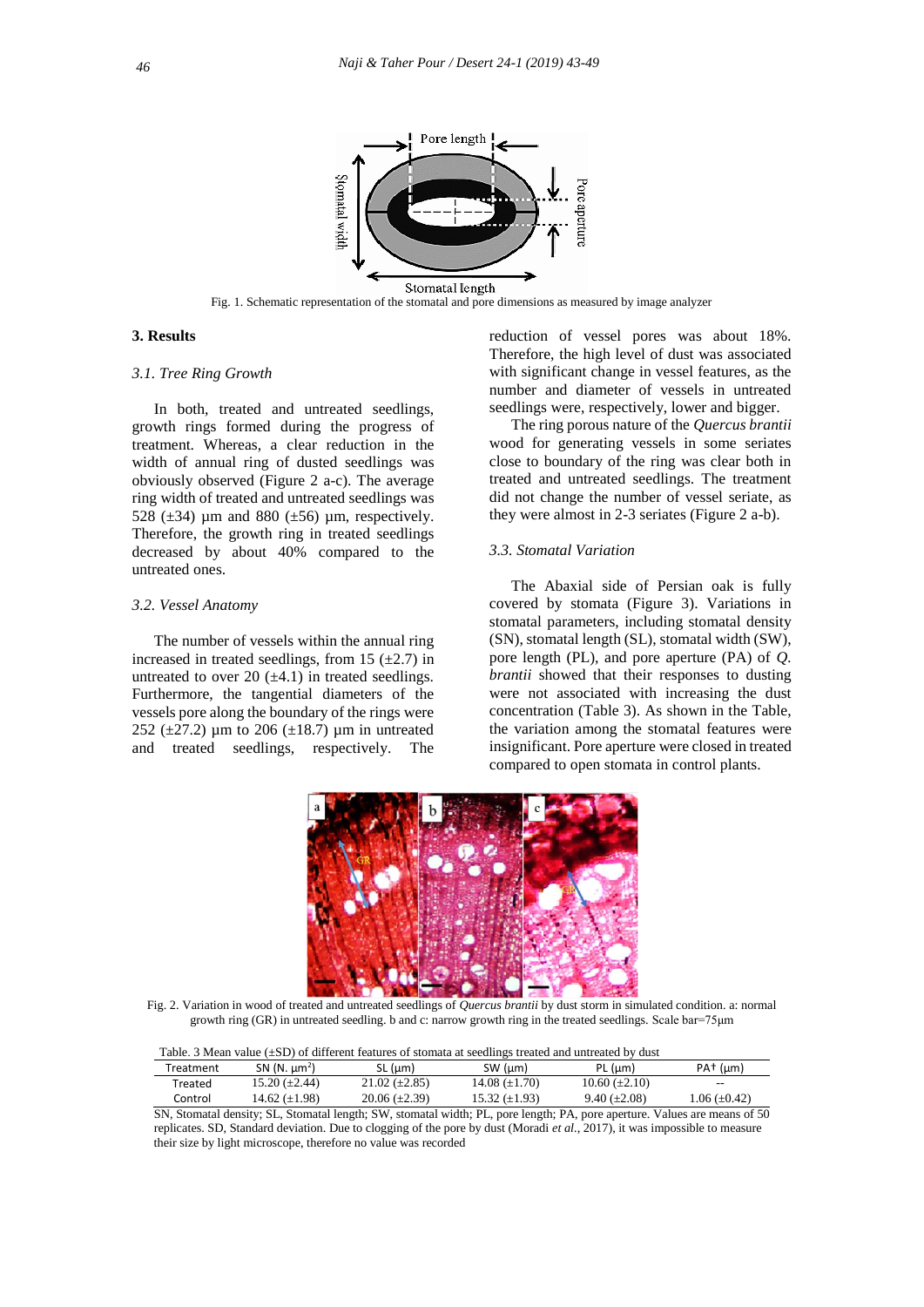

Fig. 3. The arrangement of stomata in untreated seedlings. a and b, low  $(\times 100)$  and high  $(\times 1000)$  magnifications of stomata

#### **4. Discussion**

The knowledge of a tree species' growth features and effects of environmental variables, as well as silviculture on it could be a key matter for evaluating and preserving the long-life of the forests. This is the case with the Persian oak (*Quercus brantii*) of Zagros forest which is under huge pressure of dust storms coming from domestic (dried lands of the country) and external (deserts of neighboring countries) resources that may be a cause of growth decline (Rasooli *et al.,* 2011). However, very little is known on Persian oak growth, mainly on the wood cells, their growth and development and nothing so far has been published on the response of wood anatomy to dust storms.

Generating the secondary tissues of the woody stem is an active process that is considerably influenced by whole-tree physiology, which is consecutively controlled by environmental parameters. The effect of these parameters on secondary growth is always recorded within the wood cells and revealed in the tree-ring structure (Scarpella and Meijer, 2004). In this study, an obvious variation of some wood biometric traits was observed in Persian oak seedlings influenced by dust deposition in the current year. Dust deposition on the oak leaves gradually changes the seedlings' activities, and such had a negative impact on ring width and vessel features. The formation of an appropriate network of vessels during generating annual wood ring is an essential parameter for effective water transport in trees. The reduction in the width of annual ring was pronounced in dusted seedlings. This suggests the weakening of water transportation to the leaves leading to lessen the growth of apical meristem as stated by Tulik *et al.*, (2017) on ash dieback. Furthermore, formation of no latewood from stress has also been reported by Asshoff *et al.*, (1999) in Spanish chestnut.

The results of this paper show that dusted seedlings produced vessels with reduced size but increased density. Environmental conditions occurring during the early wood vessel formation change the cell size by affecting the rate of cell division and differentiation (Fonti and García‐ González, 2004; Fonti and García‐González, 2008). These adjustments via tree physiological alterations are to adapt to new conditions. Correspondingly, cambial activity and wood cell development are highly related to the accessibility of photo-assimilates. By inducing environmental stresses such as dust storms, the photosynthesis rate is decreased and assimilate translocation is adjusted, which finally impacts cambial activity (Eilmann *et al.,* 2006). Dust treatment can directly impact cells undergoing differentiation and consequently produce a lot more lignified cells around the vessel pores (Glerum and Farrar, 1966). In addition, the results of the current research are in line with the hypothesis that any decrease in growth ring and vessel size could be related to a change in hormonal regulation for cambial activity and wood formation (Aloni and Zimmermann, 1983). The large number of small vessels in the growth ring seems to be related to induced stress (Sousa *et al.*, 2015). There is an adverse relation between vessel number vs. vessel size and area as described by Pourtahmasi *et al.* (2011).

Accordingly, dust deposition should affect the availability of light for photosynthesis and clogs the stomatal pore for air exchange and thus increases stress on plant metabolism (Keller and Lamprecht, 1995; Anthony, 2001). In this case, Kushwaha *et al.*, (2018) stated that significant changes in the stomata size in plants affected by dust pollution. However, concerning the stomatal features, no changes were observed in the stomata from treated and untreated seedlings. This might be due to the short-time period of dusting, in which the seedlings had no enough time to adopt to the new condition induced on it. The only clear difference is related to the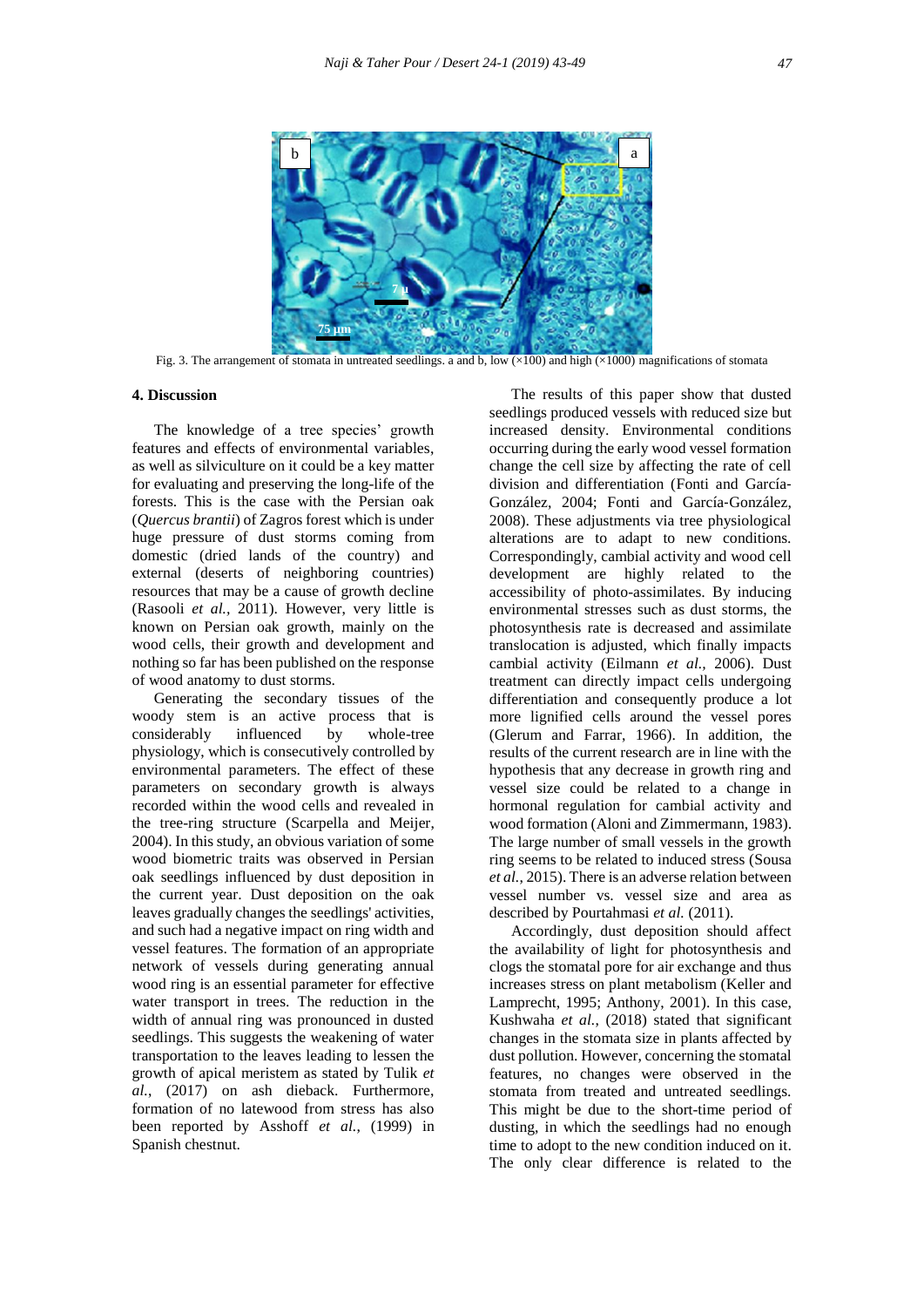stomatal pore aperture as stated earlier in the results.

#### **5. Conclusion**

In this study, we investigated the effect of dust on current year growth ring, early-wood vessels and leaf stomata traits of Persian oak in a simulated condition of a dusting chamber. The results revealed that dust storm as an environmental pollution can adversely affect the oak tree growth with a reduction in the width of growth ring and vessel features. However, no changes in the leaf features were observed. To precise evaluation of alterations in leaf features, it may need to induce the dust storm in simulated conditions for longer period of time.

### **Acknowledgements**

 We would like to thank Miss Afrooz Havasi and Mr. Farshad Roushani Nia for their kind help and contribution for laboratory works, and also Prof. Nigel Chaffey from Bath Spa University for the valuable comments and suggestions on the manuscript. Furthermore, this paper benefitted from comments made by three anonymous reviewers.

#### **References**

- Aloni, R., M.H.Z. Immermann, 1983. The control of vessel size and density along the plant axis. A new hypothesis. Differentiation, 24; 203-208.
- Anthony, P., 2001. Dust from walking tracks: Impacts on rainforest leaves and epiphylls. Cooperative Research Centre for Tropical Rainforest Ecology and Management, Australia. Available from http://www.rainforest-crc.jcu.edu.au. Accessed 19th July 2018.
- Asshoff, R., F.H. Schweingruber, B. Wermelinger, 1999. Influence of a Gypsy moth (*Lymantria dispar* L.) outbreak on radial growth and wood anatomy of Spanish Chestnut (*Castane sativa* Mill.) in Ticino (Switzerland), Dendrochronologica, 16-17;133-145.
- Ben Rejeb, I., V. Pastor, B. Mauch-Mani, 2014. Plant Responses to Simultaneous Biotic and Abiotic Stress: Molecular Mechanisms. Plants, 3; 458–475. DOI: 10.3390/plants3040458.
- Browicz, K., 1982. Chorology of trees and shrubs in south-west Asia and adjacent region. Polish Academy of Science, Institute of Dendrology, 1, 170 p.
- Camargo, M.A.B., R.A. Marenco, 2011. Density, size and distribution of stomata in 35 rainforest tree species in Central Amazonia. Acta Amazonica, 41; 205–212. DOI: 10.1590/S0044-59672011000200004.
- Chaturvedi, R.K., S. Prasad, S. Rana, S.M. Obaidullah, V. Pandey, H. Singh, 2012. Effect of dust load on the leaf attributes of the tree species growing along the roadside. Environmental Monitoring Assessment. 185; 381-391. DOI: 10.1007/s10661-012-2560-x.
- Department of Environment, Ilam, 2017. Daily reports. https://www.doe.ir/Portal/home/. Retrieved 12. Dec.2016.
- Eilmann B., P. Weber, A. Rigling, D. Eckstein, 2006. Growth reactions of *Pinus sylvestris* L. and *Quercus pubescens* Willd. To drought years at a xeric site in Valais, Switzerland. Dendrochronologia, 23; 121– 132. DOI: 10.1016/j.dendro.2005.10.002.
- Fonti, P., I. García‐González, 2004. Suitability of chestnut earlywood vessel chronologies for ecological studies. New Phytologist. 163; 77–86. DOI: 10.1111/j.1469-8137.2004.01089. x.
- Fonti, P., I. García‐González, 2008. Earlywood vessel size of oak as potential proxy for spring precipitation in mesic sites. Journal of Biogeography, 35; 2249– 2257. DOI: 10.1111/j.1365-2699.2008.01961.x.
- Ghaffari, D., R. Mostafazadeh, 2015. An investigation on sources, consequences and solutions of dust storm phenomenon in Iran, Journal of Conservation and Utilization of Natural Resources, 4; 107-125.
- Glerum, C., J.L. Farrar, 1966. Frost ring formation in the stems of some coniferous species. Canadian Journal of Botany, 44; 879-876.
- Gostin, I.N., 2009. Air Pollution effects on the leaf structure of some Fabaceae species, Notulae Botanicae Horti Agrobotanici, 7; 57-63.
- Keller, J., R. Lamprecht, 1995. Road dust as an indicator for air pollution transport and deposition: An application of SPOT imagery. Remote Sensing Environment. 54; 1–12.
- Kushwaha, U., R. Shrivastava, A. Mishra, 2018. Dust Pollution Effects on the Leaves Anatomy of *Catharanthus Roseus* and *Nerium Oleander* Growing Along the Road Side of Rewa City. The International Journal of Engineering and Science, 7; 01-07.
- Liu, M., D.M. Westphal, Sh. Wand, A. Shimizu, N. Sugimoto, J. Zhou, Y. Chen, 2003. A high-resolution numerical study of the Asian dust storms of April. Journal of Geophysical Research, 108; 1-23. DOI: 10.1029/2002JD003178.
- Modaihsh, A.S., 1997. Characteristics and composition of the falling dust sediments on Riyadh city, Saudi Arabia. Journal of Arid Environments, 36; 211-223.
- Modaihsha, A.S., M.O. Mahjoub, 2013. Falling Dust Characteristics in Riyadh City, Saudi Arabia During Winter Months. APCBEE Procedia 5; 50-58.
- Moradi, A., K. Taheri Abkenar, M. Afshar Mohammadian, N. Shabanian, 2017. Effects of dust on forest tree health in Zagros oak forests. Environmental Monitoring Assessment, 189; 549- 559. DOI: 10.1007/s10661-017-6262-2.
- Munir, M., M.A. Khan, M. Ahmed, A. Bano, S.N. Ahmed, K. Tariq, S. Tabassum, T. Mukhtar, M. Ambreen, M. S. Bashir, 2011. Foliar epidermal anatomy of some ethnobotanically important species of wild edible fruits of northern Pakistan. Journal of Medicinal Plants Research, 5; 5873-5880.
- Omidvar, K. 2006. Synoptic analysis of sand storms in Yazd desert- Ardakan. Georesearch, 21; 43-58.
- Pourtahmasi, K., N. Lotfiomaran, A. Brauning, D. Parsapajouh, 2011. Tree-ring width and vessel characteristics of oriental beech (*Fagus orientalis*) along an altitudinal gradient in the Caspian forests, Northern Iran. IAWA Journal, 32; 461-473. DOI: 10.1163/22941932-90000071.
- Rasooli, A., B. Sari Saraf, Q.H. Mohammadi, 2011. The analysis of process and appearance of dust, as a continental phenomenon, in Western regions of Iran